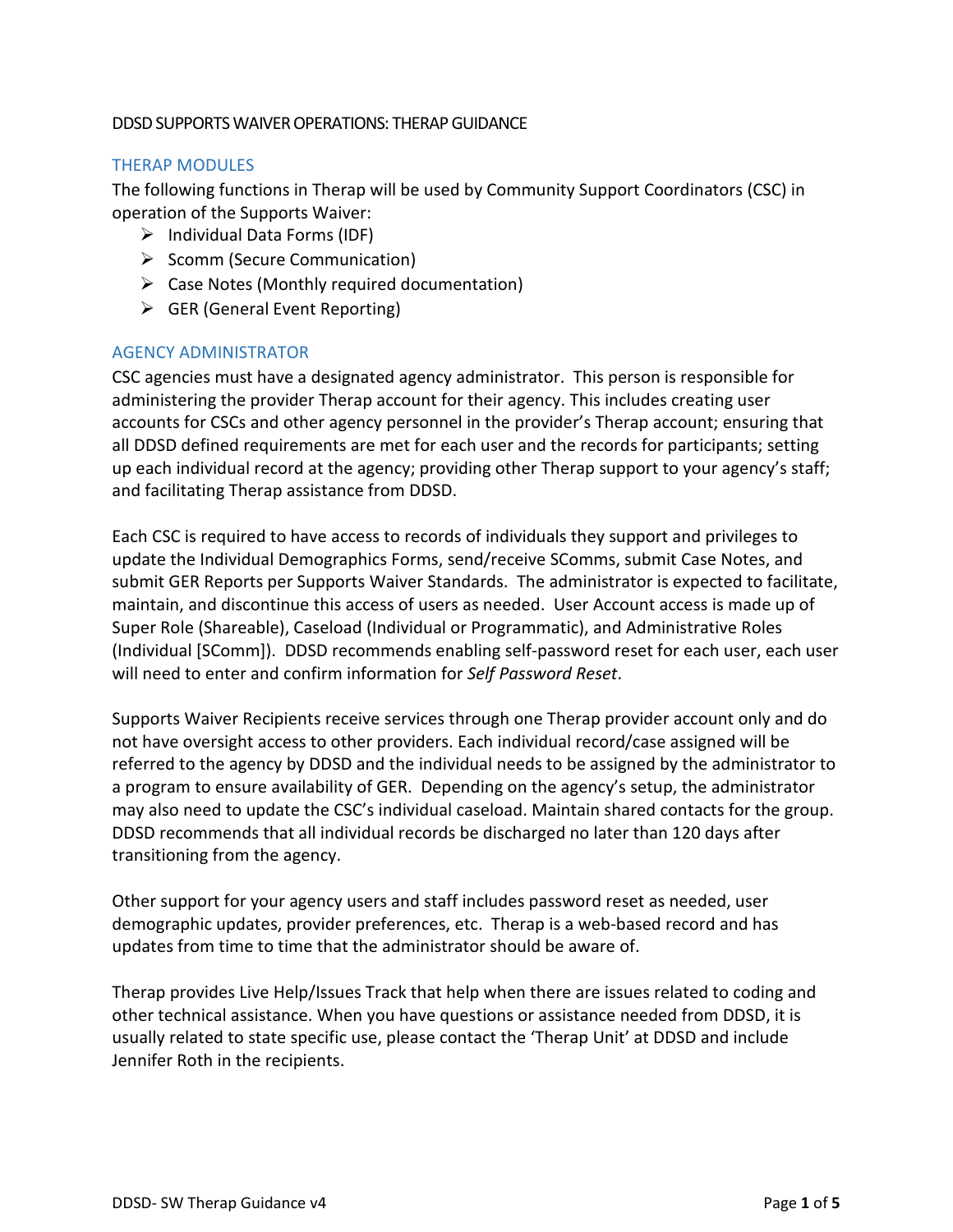#### INDIVIDUAL DATA FORMS

The Individual data form must be opened and updated at least monthly by the CSC following monthly monitoring or as updated information becomes available to the CSC. The following information is required:

1. Individual Demographic Form

Name – Legal Name. Contact DDSD if you need to update. Goes By – If the individual goes by a preferred name, please use this field Date of Birth – Contact DDSD if you need to update Email – Please keep update Residential Address Mailing Address

2. Contacts List

Current MCO Care Coordinator information in the contact list. To enter MCO Care Coordination, select contact List and Add New Contact.

| Individual Contact New <b>o</b> |                       |  |  |  |
|---------------------------------|-----------------------|--|--|--|
| Individual                      | Ethan Williams, 01234 |  |  |  |

Complete Care Coordinator First Name, Last Name; Agency (Enter MCO Agency Name; Relationship to Individual (Case Worker)

| * First Name                         | Marie                                   | * Last Name | Sanders  | $\check{ }$ |
|--------------------------------------|-----------------------------------------|-------------|----------|-------------|
| <b>Middle Name</b>                   |                                         | Agency      | MCO NAME |             |
| <b>Relationship To</b><br>Individual | Case Worker<br>$\overline{\phantom{a}}$ |             |          |             |

When a Care Coordinator is unknown, not assigned or care coordination declined, complete first name, last name as below

| * First Name<br>---------- | <b>NOT</b> | ∽ | <b>Last Name</b><br>$\star$<br>___________ | A۱ |
|----------------------------|------------|---|--------------------------------------------|----|
|                            |            |   |                                            |    |

3. Individual Details

If the region is updated take precaution to not change or replace the ID number information. The individual oversight ID must remain as the individual ID (JON-KA-7127 in the example below).<br> $\Box$  D Numbers

| ID                         | NM, Metro Region, Supports Waiver | <b>JON-KA-7127</b> |  |
|----------------------------|-----------------------------------|--------------------|--|
| <b>Additional ID</b>       |                                   |                    |  |
| <b>Medical Information</b> |                                   |                    |  |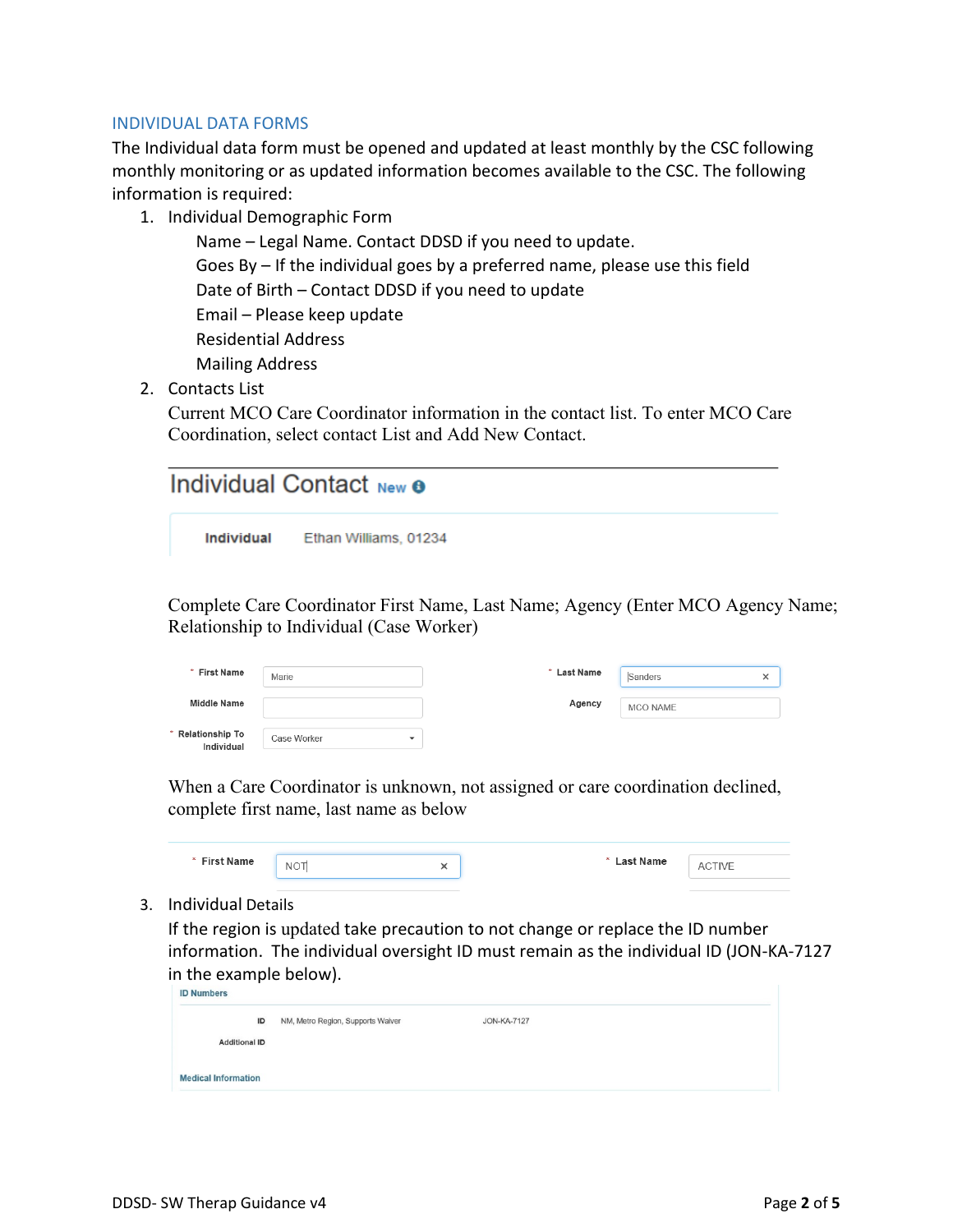#### SCOMM

| <b>SComm</b>             |  |  |
|--------------------------|--|--|
| <b>Inbox</b>             |  |  |
| <b>Sent Trems</b>        |  |  |
| <b>Compose</b>           |  |  |
| <b>Drafts</b>            |  |  |
| <b>Custom User Group</b> |  |  |

Scomm is the secure communication email system on the Therap platform. CSCs need to use this email system for secure communication with DOH as needed.

Scomm can also be used for Supports Waiver business using the general message type. Remember to select cross provider checkbox when communicating with DDSD.



## CASE NOTES

The Case Notes module is used for both the *Initial Waiver Eligibility Reporting and for Monthly* Monitoring.

- Case Notes can include a Questionnaire Pop up and a notes section.
- The correct Case Note template name must be selected for the purpose of the Case Note.
- Initial Waiver Eligibility Period- Case Note Template name is *SW Pre-Budget Contact Note.*
	- $\triangleright$  This form supports billing for:
		- the pre*-eligibility code until COE is established*
		- *the waiver billing code the 1<sup>st</sup> of the month after the COE is established, while ISP and Budget development and submission is completed*
- Ongoing monthly Monitoring Case Note Template name is *SW Monthly Monitoring. Start the use of this form the month the initial budget start date is approved.*
- Case Notes must always be saved. Case notes can be saved in DRAFT form or SUBMITTED when final.

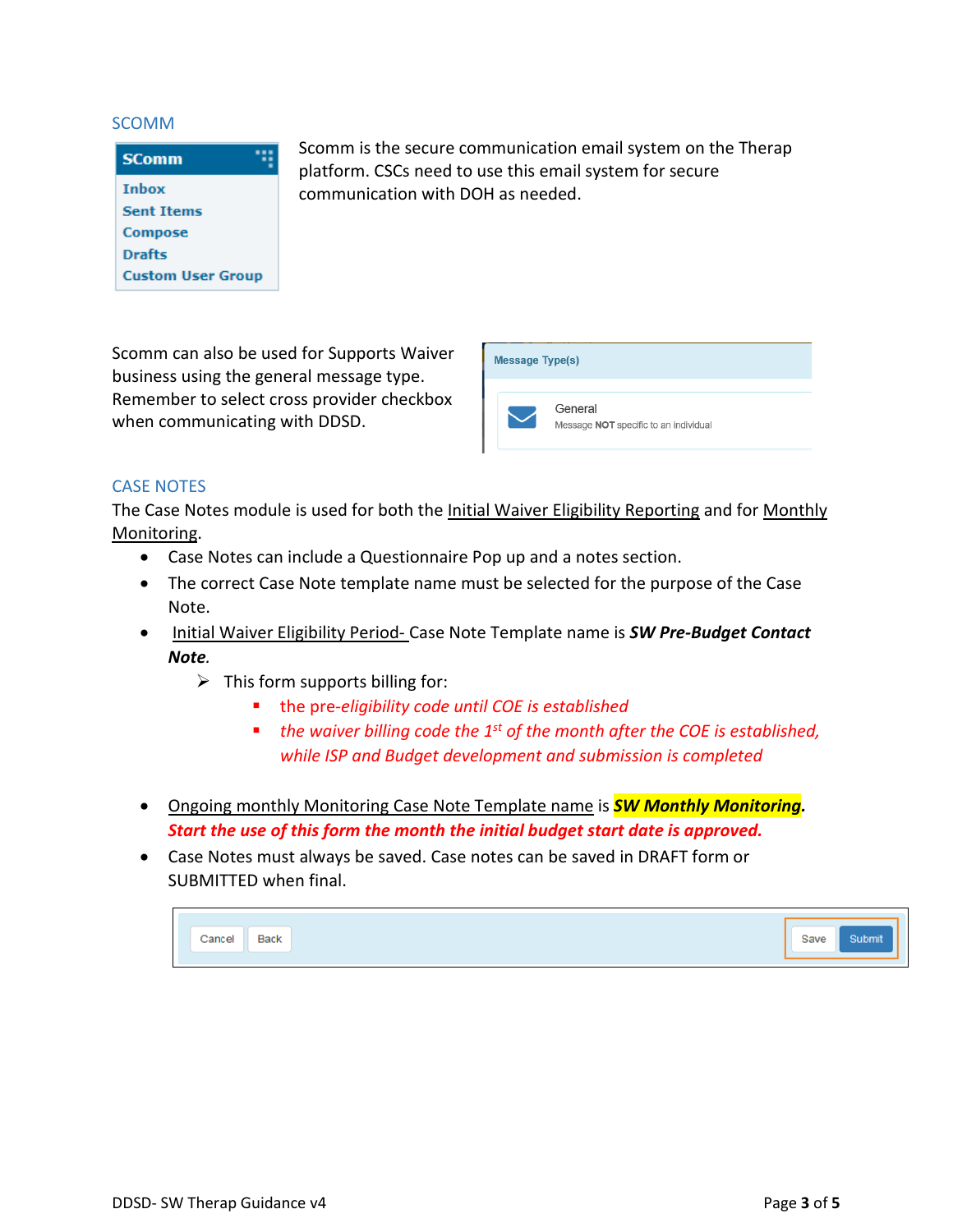• All updates to a Case Note whether in DRAFT or SUBMITTED form are date and time stamped in Therap and can be accessed through the Case Notes **Update History** button.

| Case Note submitted <b>o</b>    | Form ID: CN-<br>Time Zone: l<br>Entered By: |
|---------------------------------|---------------------------------------------|
| <b>Template: Case Managemen</b> | Submitted By                                |
| <b>Case Note Details</b>        | <b>Update History</b>                       |

#### *SW Pre-Budget Contact Note*

*Reporting Period = Each month continuously from when your agency receives the PFOC until the active date of ISP/Budget.*

- 1. Reporting during this period is in the Case Note titled *SW Pre-Budget Contact Note.*.
- 2. A new *SW Pre-Budget Contact Note* Case Note must be submitted monthly by the end of each month to support billing.
- 3. In the case of waiver transfers to DD or Mi Via the CSC should add a note detailing the transition meeting and the agreed date of transfer to DD or Mi Via agency.
- 4. The CSC Agency should report in the notes section of the SW Pre-Budget Contact Noteinitial waiver eligibility required activities conducted by CSC. This should include a running log of dates, times and required activities conducted until initial ISP is approved. For example:

7/1/2020 10:40 am – 10:55 am- Called to schedule initial meeting after receipt of PFOC

7/20/2020 1:00 PM – 2:30 PM Conducted waiver enrollment meeting 8/1/2020 Completed LOC scoring with individual and family member 8/15/2020 Completed home site visit

5. When an individual decides not to enroll in the Supports Waiver, SUBMIT the Case Note and notify Intake and Eligibility Bureau per the SW Withdrawal process.

## *SW Monthly Monitoring*

## *Reporting Period = From the date of ISP / Budget Implementation each month continuously.*

- 1. Reporting during this period is in the Case Note titled *Supports Waiver Monthly Monitoring*.
- 2. Use of this Case Note starts in the month of initial approval of Individual Service Plan and budget.
- 3. Each month a new *SW Monthly Monitoring* Case Note should be initiated per person. The Case Note may remain in DRAFT until the end of the month in which the reporting is complete. The Case Note must be SAVED and SUBMITTED by the end of the month for the month that services are provided and before any billing can occur for the month.
- 4. All questions in Questionnaire pop up are required to be completed.
- 5. A new *SW Monthly Monitoring* Case Note must be submitted monthly to support billing.